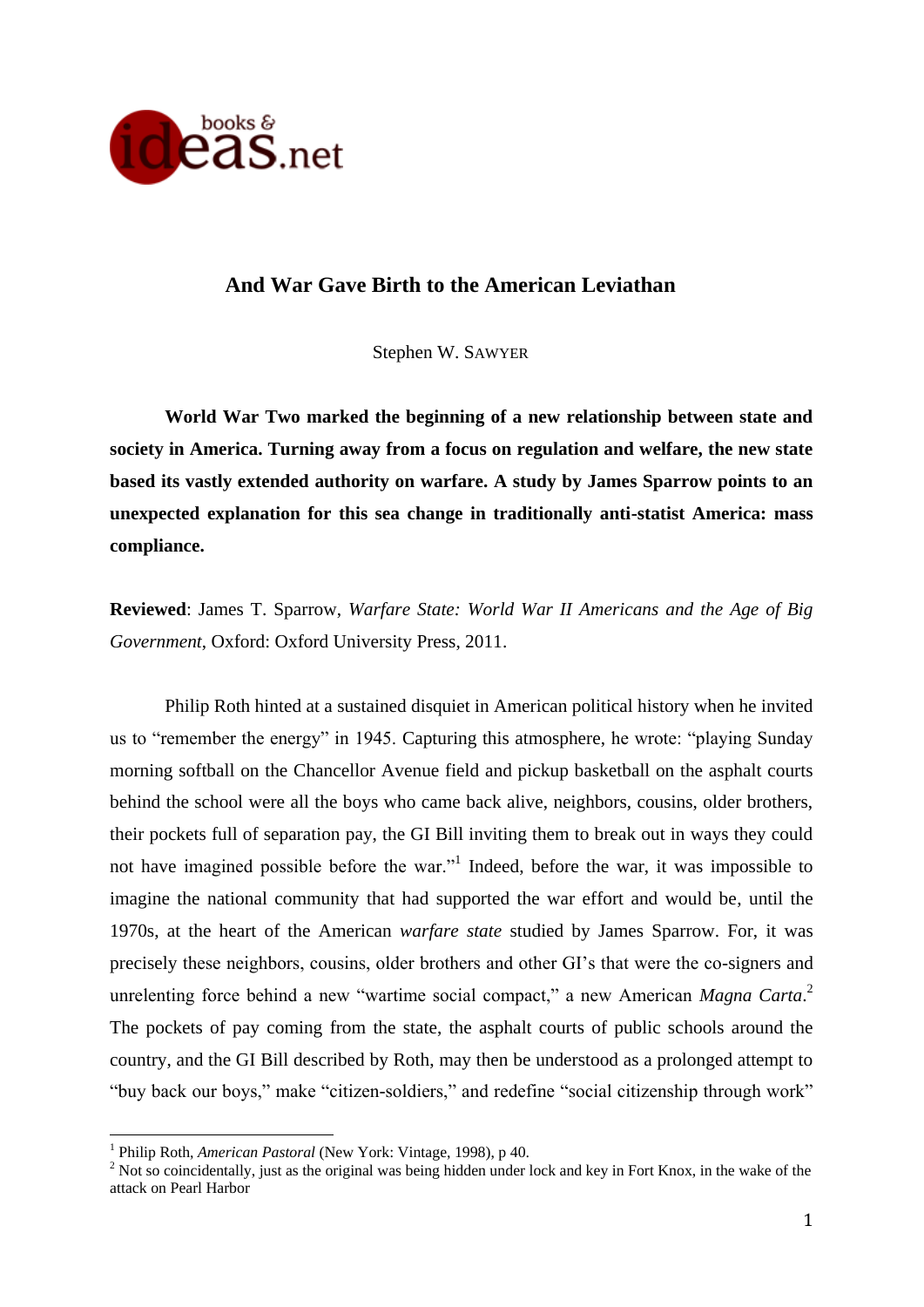(*Warfare State*, chapters 4, 5 and 6). Just as the banality and Americanness echoed in all things *government issued* was captured through the extensions of the state into everyday life in the cultural forms of Sunday morning softball and pickup basketball. The state, Sparrow argues, was even behind the scenes forging a new American self—one that might indeed have "invited them to break out."

## **Transposing Welfare to Warfare**

In the years immediately following 1940 "war displaced its analogue," welfare, marking a massive sea-change in state power as well as the cultural, social and political forms that produced and apprehended it (chapter 1). The technologies of this new Leviathan, the techniques of state-building as well as the theory, culture, practices and the opportunities to build a modern state had been developing at an unprecedented rate since the late nineteenth century as a response to American urbanization, modernization, a growing polity and the U.S.' increasingly prominent, though reluctant, place in the international scene. For as Sparrow points out, Wilson remained one of FDR's great mentors and heroes as well as his inspiration in attempting "to transform the nature of popular sovereignty by creating a pipeline between himself and the people" (32). Moreover, many of the fundamental tools such as the income tax were not new in WWII nor were the key figures that had been present throughout the New Deal in the 1930s. However, as the massive resistance to the New Deal demonstrated, the cultural, social and political forms necessary for apprehending this development of the state were perceived by many as a process of cooptation, corruption, and a challenge to fundamental American liberties: "the U.S. government had to secure mass compliance with a vast extension of state power, and it had to do so not long after political opposition to the Roosevelt administration's domestic and foreign policies in the late 1930s had brought it to a near standstill" (49).

The impressive development of the modern U.S. state in the first half of the twentieth century consistently confronted a cultural, political and social field that continued to apprehend the modern expansion of the state as a pathology in a democratic context. While figures like Wilson, Dewey, Goodnow and Beard (to name but a few) recognized the fiscal demands of a modern state power and the fundamental role of the state in shaping a democratic American society in response to global transformations, for many in Washington and across the nation such a state was no more than democracy's perversion. In this sense, the New Deal was the height of a paroxysm of state/culture confrontation that had been in the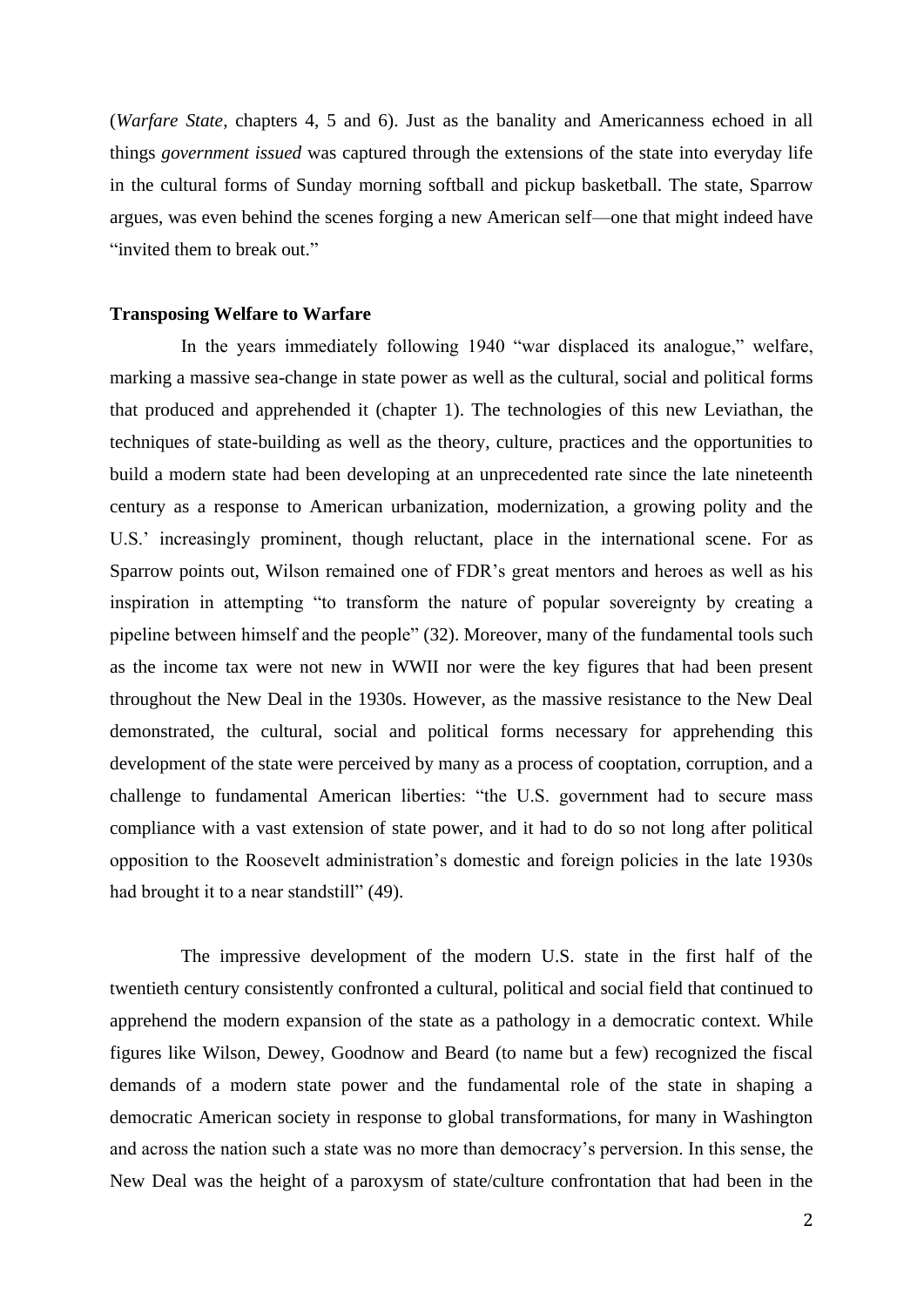making for 50 years, based on the massive development of state technologies and the lack of the social and cultural forms that were necessary to support it. The development of American democracy and the state in the period 1940-1945 was therefore only possible through what Sparrow titles the transposition "of ideology from welfare to warfare" (41).

### **Establishing the New State**

The new wave of warfare statecraft that followed, which is the focus of Sparrow's book, is a story about how the state was able to overcome the tremendous resistance to the new American leviathan whose outlines had emerged in previous decades, bolstered by an ideology and political culture that pushed it into the everyday lives of Americans. This new state was able to redefine the foundations of democratic legitimacy, sovereignty and citizenship by weaving itself into the very social and cultural fabric of American society. In so doing, it not only made and even naturalized an unprecedented development of the state, but allowed the state to achieve a new level of infrastructural power with relatively little resistance.

The originality of Sparrow's book resides in the emphasis he places on where and when this state was constructed. First, while his book is decidedly focused on state power, it is not limited to an examination of bureaucracy, elections or some of the staples of the school of American Political Development. Rather, his approach follows the manifestations of the state into everyday cultural forms. Thus, in spite of the focus on the war, his is a history that explains how the state came to structure the cultural and the social, stretching far beyond a Weberian conception of an autonomous state that operates through coercion and a monopoly on legitimate violence. The key to Sparrow's story is compliance, and this required deep cultural change, which he follows through music, media, clothing, eating habits and other key features of the American quotidian.

Second, where the focus on American state power in the twentieth century has been blinded by an almost obsessive focus on welfare and the New Deal, Sparrow has revealed that the lasting impact of the interwar period welfare state paled in comparison to the lasting and profound impact of the "warfare" state. It is of course noteworthy that Arthur Schlesinger Jr.'s *Age of Roosevelt* stopped with volume 3 in 1936, never completing the volume on the war years. Moreover, in more recent years the work of William Leuchtenburg, *Franklin D. Roosevelt and the New Deal (1932-1940)* (1963), Alan Brinkley, *The End of Reform: New*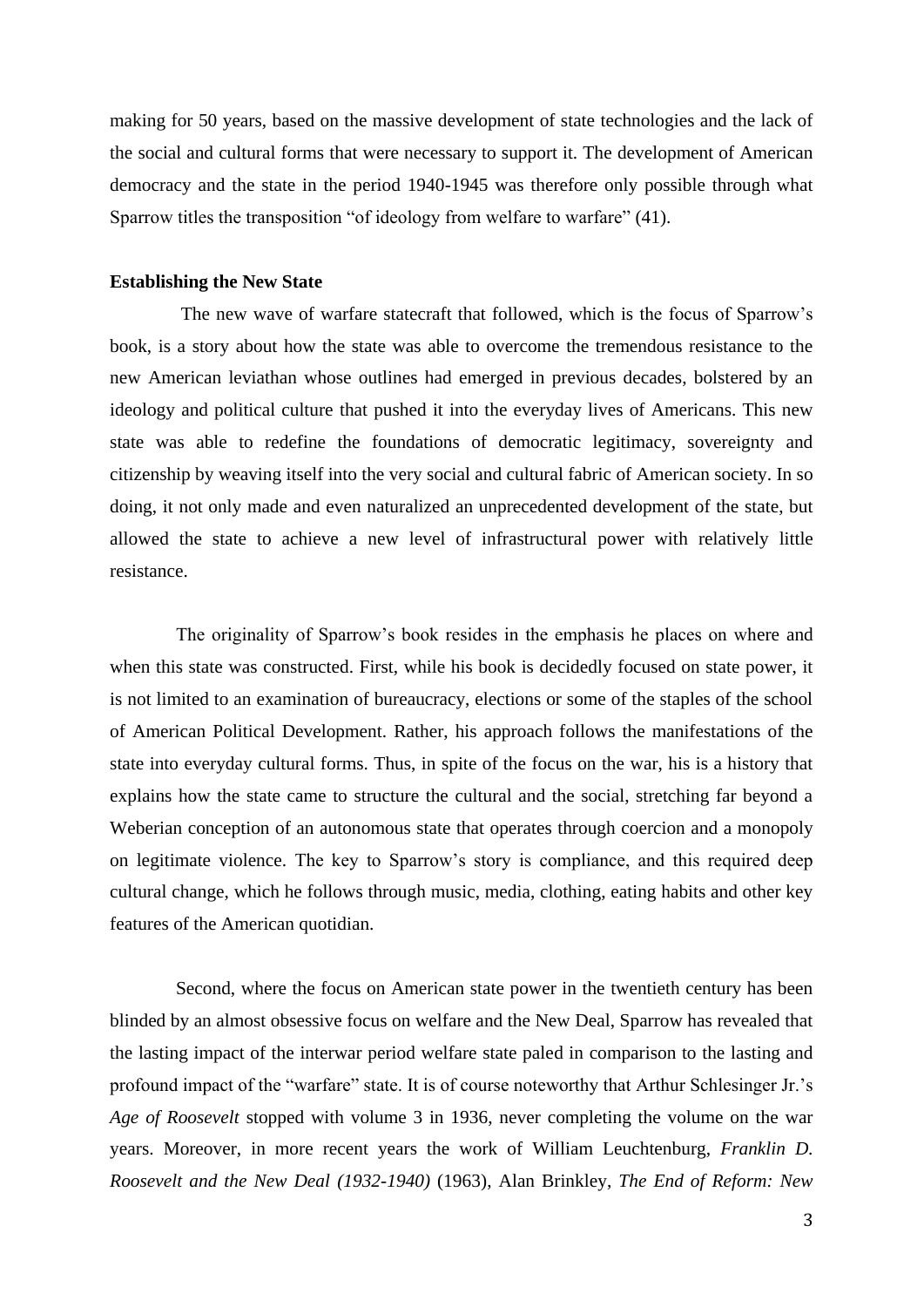*Deal liberalism in Recession and War* (1996), and Steve Fraser and Gary Gerstle, *The Rise and Fall of the New Deal Order, 1930-1980* (1990) have shared this overwhelming emphasis on welfare as the key force in structuring American politics in the twentieth century. And yet, paradoxically enough, as Sparrow convincingly argues in Chapter 3, the ability to pinpoint welfare as the key site and even problem of American state building was precisely one of the most effective means of "scapegoating the state"— that is, reinforcing the state's capacity to inspire national unity by arguing that those in power were using it to the wrong ends. In other words, as Sparrow shows, placing welfare as well as its critique at the center of the history of the American state has, in fact, been one of the most effective means of reinforcing state power, not dismantling it.

Sparrow traces this process of building the warfare state through what he calls "four departures from the U.S. longest held political traditions." First, peacetime draft, he argued, re-forged citizenship marking the emergence of the citizen soldier, which is the focus of chapter 6. As he points out, the ease with which this new recruitment was accepted was remarkable considering its shaky past, revealing "a strikingly high degree of legitimacy." This new policy reconfigured definitions of masculinity and citizenship, tying one to the other through propaganda and physical experience. Surprisingly (and convincingly) it is the zootsuit riots that provide insight into this new model citizen. The zoot-suiters, who wore elaborate suits with a wealth of bright and rich fabrics, became the object of derision for soldiers in Los Angeles because their clothes were perceived as "an antiuniform that expressed a young man's individuality, flair, and freedom at a time when young men were expected to be serving their country through conformity to military political culture" (234). In Sparrow's account, the riots, which have traditionally been read along racial lines, were in fact part of a cultural battle over a new masculinity bolstered by the moral economy of a new citizen soldier.

The second great departure was that of the war-time alliance, and the end of the isolationism that had hitherto marked much of American politics. This shift designated the opening of a new American state that would ultimately, as Philip Roth also suggested, govern "not only themselves but some two hundred million people in Italy, Austria, Germany, and Japan," crystallizing a new wave of American statecraft that stretched far beyond its North American boundaries throughout the Cold War and beyond. The support for this war-time alliance was provided by a new mass compliance that was in large part engineered by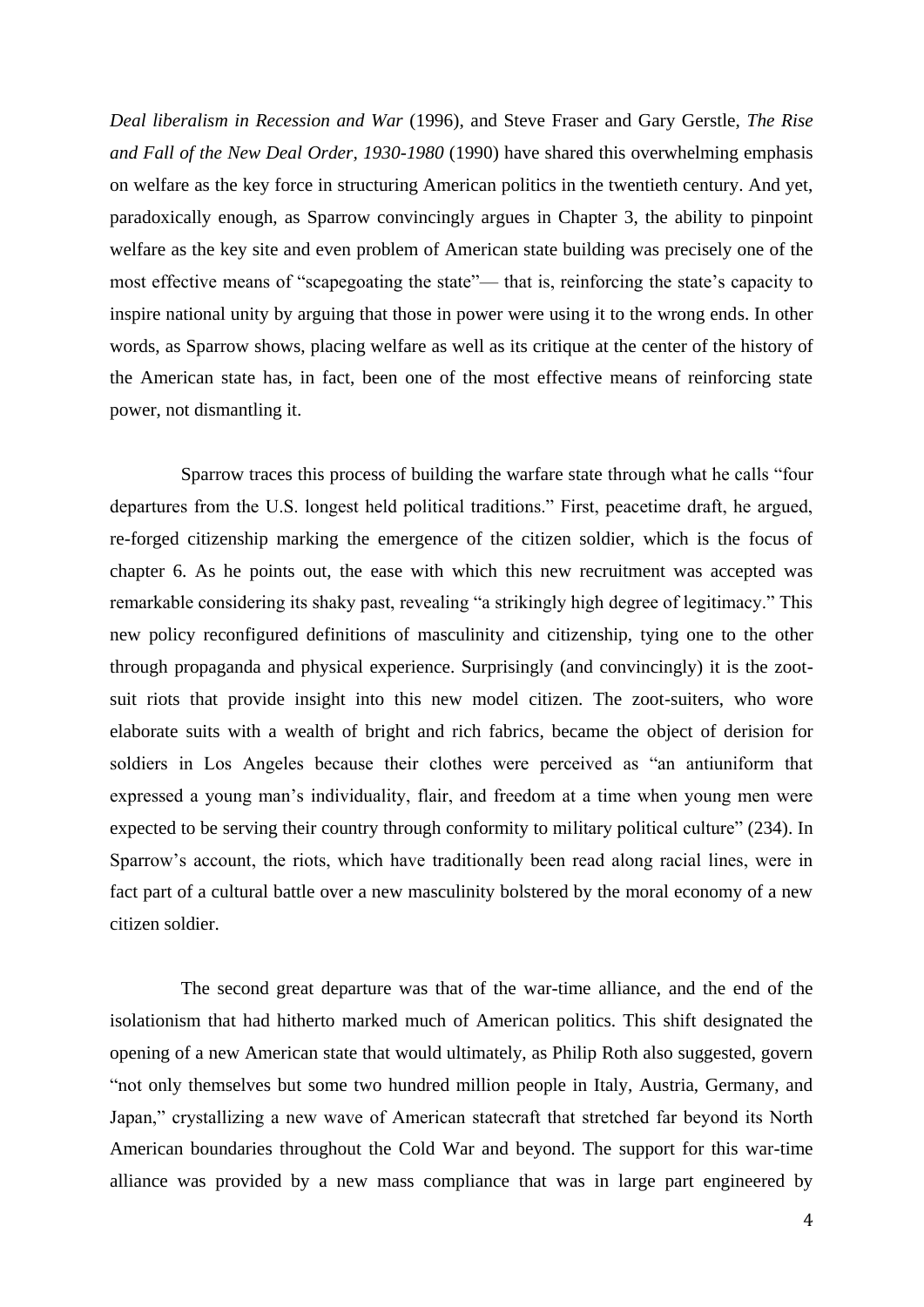"military authorities, social scientists, experts drawn from the worlds of journalism, advertising, public relations, radio, and film—who had their own ideas about how to monitor and manage mass compliance with the war effort" (49). This mix of public and private "experts" produced "an imaginary whose institutional and ideological contours would prove durable" and "make 'freedom' and the 'American way of life' ideological calling cards for the United States in the Cold War" (49).

## **The Redefinition of the State-Society Relationship**

The third departure, "war finance," required the reconstitution of the very fiscal foundations of the American state. Through the emergence of war bonds and stamps, a dramatic increase in income tax and price controls, the state embarked on a new notion of fiscal citizenship that Sparrow explores in Chapter 4. Here, he traces the process whereby "patriotism was fused with a sense of entitlement to an American standard of living underwritten by government-managed economic growth" (121), which proved durable even beyond the decline in bond purchases and growing taxpayer resentment following the war. Similarly, the concretization of a mixed economy meant a new public-private partnership that sustained the economic foundations of the American leviathan. By 1945, these departures quite simply marked the redefinition of the state-society relationship, a shift from regulation (existent since the eighteenth century, as recent scholarship shows) and welfare (championed by the New Deal) to a warfare state in which "the scope and nature" of the state's authority was vastly extended.

Through these techniques the state was able to redefine its relationship to almost all sectors of society and rebuild a social and cultural polity. In this sense, Sparrow's argument is penetrating and original precisely because it does not oppose the state and statecraft, including bureaucracy and a vastly expanded administrative power, to democracy. If anything, Sparrow places the development of a deep tentacular state at the heart of the history of American democracy. For this state was profoundly democratic. Sparrow's surprising and welldocumented role of figures like Pete Seeger and Alan Lomax (great authorities of American folk music) who were essential to staging "a broader 'cultural strategy,'… that would democratize the nation's wartime morale"(39), is some of the strongest evidence of this democratizing tendency within the new leviathan.